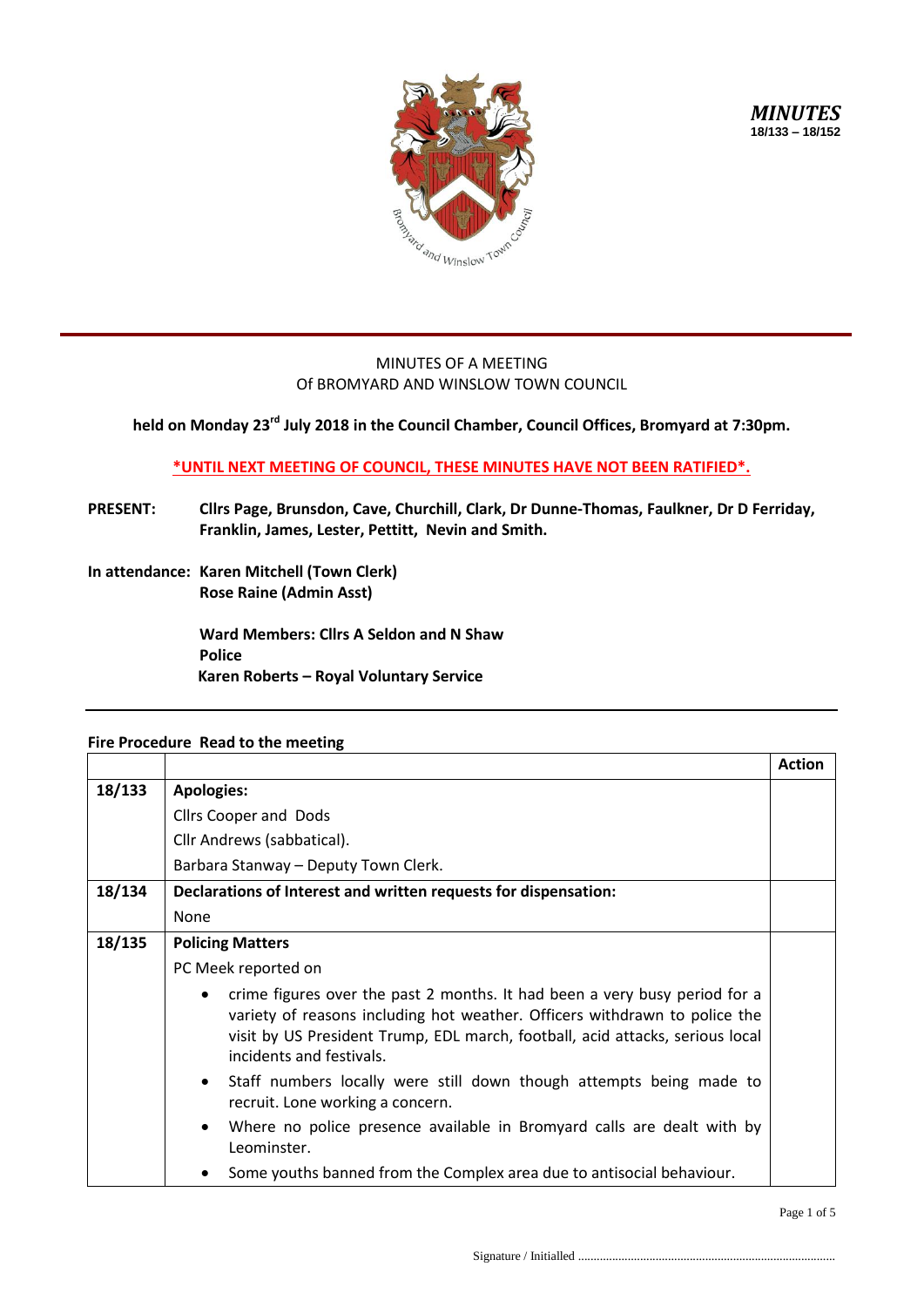|        | Problems resulting from mis-reporting on social media.<br>$\bullet$                                                                                                                                                                                                                                                                                                                                                                                                                                                                                                                                                                                                                                                                                                                                                                                                                                                                                                                                                                                                                                                                                                                                                                   |  |
|--------|---------------------------------------------------------------------------------------------------------------------------------------------------------------------------------------------------------------------------------------------------------------------------------------------------------------------------------------------------------------------------------------------------------------------------------------------------------------------------------------------------------------------------------------------------------------------------------------------------------------------------------------------------------------------------------------------------------------------------------------------------------------------------------------------------------------------------------------------------------------------------------------------------------------------------------------------------------------------------------------------------------------------------------------------------------------------------------------------------------------------------------------------------------------------------------------------------------------------------------------|--|
|        | The damage to the Complex roof now with the CPS for consideration.<br>٠                                                                                                                                                                                                                                                                                                                                                                                                                                                                                                                                                                                                                                                                                                                                                                                                                                                                                                                                                                                                                                                                                                                                                               |  |
|        | More serious crime often committed by strangers to the town.                                                                                                                                                                                                                                                                                                                                                                                                                                                                                                                                                                                                                                                                                                                                                                                                                                                                                                                                                                                                                                                                                                                                                                          |  |
|        | Broken windows.                                                                                                                                                                                                                                                                                                                                                                                                                                                                                                                                                                                                                                                                                                                                                                                                                                                                                                                                                                                                                                                                                                                                                                                                                       |  |
|        | Due to legislation Police unable to take action on parking on double yellow<br>lines unless there is an identifiable obstruction.                                                                                                                                                                                                                                                                                                                                                                                                                                                                                                                                                                                                                                                                                                                                                                                                                                                                                                                                                                                                                                                                                                     |  |
|        | PC Meek left the meeting at 7.40pm                                                                                                                                                                                                                                                                                                                                                                                                                                                                                                                                                                                                                                                                                                                                                                                                                                                                                                                                                                                                                                                                                                                                                                                                    |  |
|        | Members discussed formally appointing a councilor to liaise with PC Meek and<br>report to council on those occasions he was unable to attend in person.                                                                                                                                                                                                                                                                                                                                                                                                                                                                                                                                                                                                                                                                                                                                                                                                                                                                                                                                                                                                                                                                               |  |
|        |                                                                                                                                                                                                                                                                                                                                                                                                                                                                                                                                                                                                                                                                                                                                                                                                                                                                                                                                                                                                                                                                                                                                                                                                                                       |  |
|        | <b>IT WAS RESOLVED</b>                                                                                                                                                                                                                                                                                                                                                                                                                                                                                                                                                                                                                                                                                                                                                                                                                                                                                                                                                                                                                                                                                                                                                                                                                |  |
|        | To appoint a councillor to liaise with the local police.                                                                                                                                                                                                                                                                                                                                                                                                                                                                                                                                                                                                                                                                                                                                                                                                                                                                                                                                                                                                                                                                                                                                                                              |  |
|        | Cllrs Clark and Ferriday be appointed to report to Council on policing issues                                                                                                                                                                                                                                                                                                                                                                                                                                                                                                                                                                                                                                                                                                                                                                                                                                                                                                                                                                                                                                                                                                                                                         |  |
|        | when PC Meek is unavailable.                                                                                                                                                                                                                                                                                                                                                                                                                                                                                                                                                                                                                                                                                                                                                                                                                                                                                                                                                                                                                                                                                                                                                                                                          |  |
| 18/136 | <b>Presentation:</b>                                                                                                                                                                                                                                                                                                                                                                                                                                                                                                                                                                                                                                                                                                                                                                                                                                                                                                                                                                                                                                                                                                                                                                                                                  |  |
| 18/137 | Karen Roberts, Community Engagement & Development Worker for the Royal<br>Voluntary Service (RVS) gave a presentation on the 'Bring People Together'<br>initiative. The RVS is seeking to encourage volunteers to set up new activity groups<br>in the area. The ageing population suffering from isolation had been identified as a<br>particular group. Karen explained her role was to offer support and advice to<br>volunteers on how to set up and run activities. (e.g. on safeguarding, insurance and<br>legal issues). Members discussed groups in Bromyard whose needs they considered<br>were not being met; it was felt there were lots of activities in Bromyard for older<br>people though there were groups which were not catered for e.g the housebound<br>both young and old. The Chairman gave thanks for an interesting talk.<br>Karen Roberts left at 8.10pm<br><b>Chairman's Report</b><br>Details of Mayoral duties to be found in Bromyard Info. Deputy Mayor<br>thanked for stepping in when he was unavailable.<br>Members informed of Remembrance/100 <sup>th</sup> Anniversary of Armistice events,<br>including parade and wreath laying ceremony on 11.11.2018. Information to<br>be sent out to Cllrs. |  |
|        | The Mayoral robes which had been jointly purchased by Cllr Clark and<br>himself were presented to the Town Council for use by future Mayors.                                                                                                                                                                                                                                                                                                                                                                                                                                                                                                                                                                                                                                                                                                                                                                                                                                                                                                                                                                                                                                                                                          |  |
|        | Successful reception held for French Visitors.                                                                                                                                                                                                                                                                                                                                                                                                                                                                                                                                                                                                                                                                                                                                                                                                                                                                                                                                                                                                                                                                                                                                                                                        |  |
| 18/138 | <b>Clerks Report</b>                                                                                                                                                                                                                                                                                                                                                                                                                                                                                                                                                                                                                                                                                                                                                                                                                                                                                                                                                                                                                                                                                                                                                                                                                  |  |
|        | The Clerk circulated a report setting out details of issues arising from previous<br>meetings.<br>There was discussion on holding council information on personal email accounts. To<br>be the subject of a future report.                                                                                                                                                                                                                                                                                                                                                                                                                                                                                                                                                                                                                                                                                                                                                                                                                                                                                                                                                                                                            |  |
| 18/139 | The Minutes of the meeting held on                                                                                                                                                                                                                                                                                                                                                                                                                                                                                                                                                                                                                                                                                                                                                                                                                                                                                                                                                                                                                                                                                                                                                                                                    |  |
|        | IT WAS RESOLVED receive, approve and sign the Minutes of the Meeting of Council                                                                                                                                                                                                                                                                                                                                                                                                                                                                                                                                                                                                                                                                                                                                                                                                                                                                                                                                                                                                                                                                                                                                                       |  |
|        | held on Monday 25 <sup>th</sup> June 2018 as a true record                                                                                                                                                                                                                                                                                                                                                                                                                                                                                                                                                                                                                                                                                                                                                                                                                                                                                                                                                                                                                                                                                                                                                                            |  |
|        | The minutes were duly signed by the Chairman                                                                                                                                                                                                                                                                                                                                                                                                                                                                                                                                                                                                                                                                                                                                                                                                                                                                                                                                                                                                                                                                                                                                                                                          |  |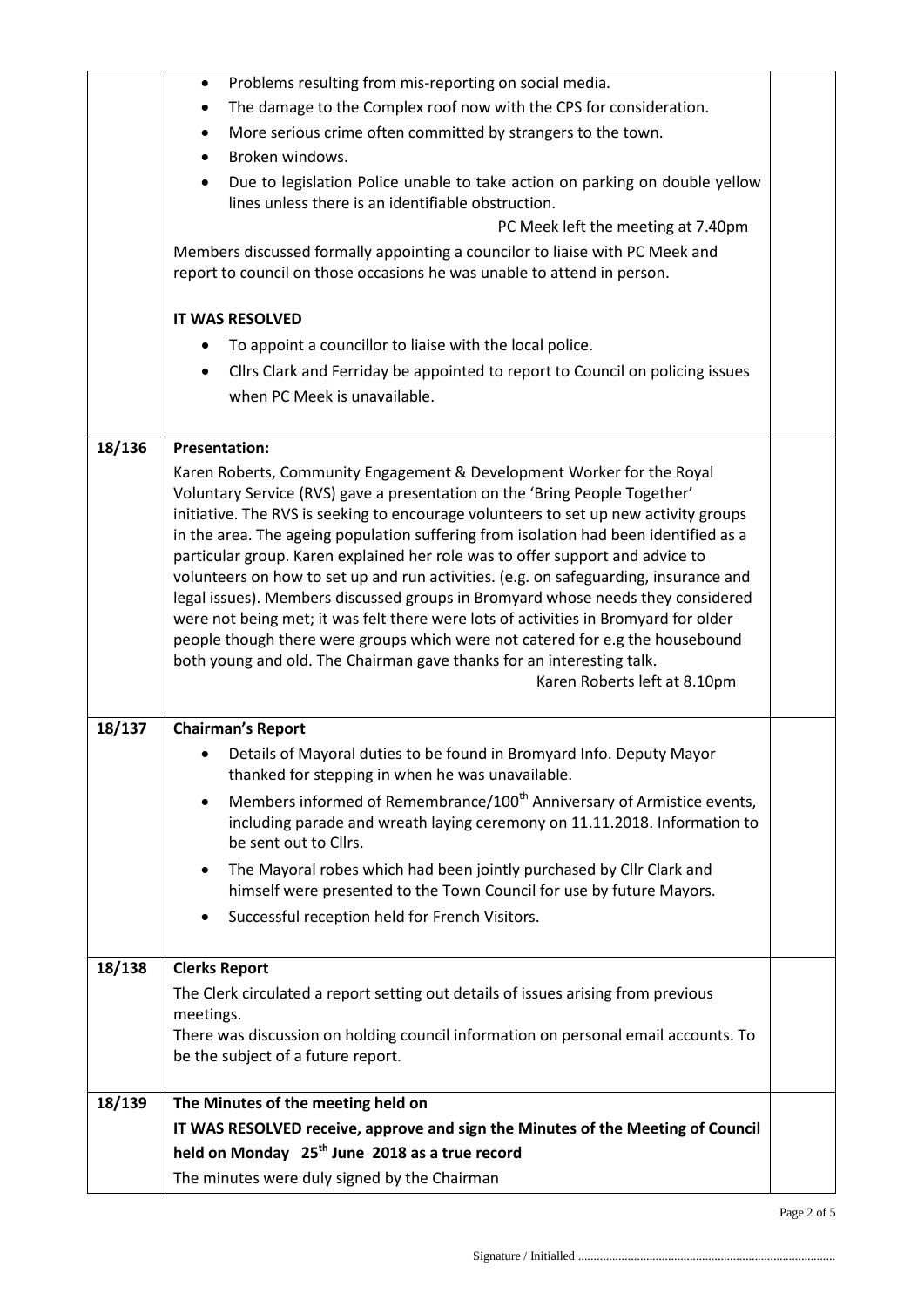| 18/140 | Matters Arising from the Minutes - INFORMATION ONLY:                                                                                                |  |
|--------|-----------------------------------------------------------------------------------------------------------------------------------------------------|--|
|        | Material to publicise 'No Dog Fouling' had been received.                                                                                           |  |
|        |                                                                                                                                                     |  |
| 18/141 | IT WAS RESOLVED To receive reports of Town Council Committees as per                                                                                |  |
|        | <b>UNRATIFIED Minutes</b>                                                                                                                           |  |
|        | Staffing Committee - 27 <sup>th</sup> June 2018 - Cllr H Pettitt<br>1)                                                                              |  |
|        | Planning & Economic Development Committee - 9 <sup>th</sup> July 2018 Cllr Churchill<br>2)                                                          |  |
|        | Finance & Properties Committee $-9^{th}$ July 2018 - Cllr Franklin<br>3)                                                                            |  |
|        | Burial Committee -16 <sup>th</sup> July 2018 - Cllr Clark<br>4)                                                                                     |  |
|        |                                                                                                                                                     |  |
| 18/142 | IT WAS RESOLVED To receive the Minutes of the Traffic Management Working                                                                            |  |
|        | Party meeting held on 7 <sup>th</sup> June 2018 - Cllr F Clark                                                                                      |  |
|        |                                                                                                                                                     |  |
| 18/143 | Members considered the following committee recommendations:                                                                                         |  |
|        | Staffing Committee 27 <sup>th</sup> June 2018<br>1)                                                                                                 |  |
|        | 1.1 Minute Ref 18/07 - Terms of Reference                                                                                                           |  |
|        | Recommendation: That the Chairman of the Council should not be Chairman of                                                                          |  |
|        | the Appeals Committee and that following the spirit of the Ledbury Judgement,                                                                       |  |
|        | the Staffing Committee should be re-constituted to include the Chairman of the                                                                      |  |
|        | Council.                                                                                                                                            |  |
|        | 1.2 Minute Ref 18/09 - Outsourcing Payroll                                                                                                          |  |
|        | Recommendation: That the quotation from Freeman Bookkeeping & Accounts                                                                              |  |
|        | Ltd for payroll services be approved and accepted in the sum of £30 per month,                                                                      |  |
|        | subject to contractual assurances.                                                                                                                  |  |
|        | IT WAS RESOLVED that the Council's TERM OF REFERENCE be amended as follows:                                                                         |  |
|        | the Chairman of the Council should not be Chairman of the Appeals                                                                                   |  |
|        | Committee and that following the spirit of the Ledbury Judgement, the                                                                               |  |
|        | Staffing Committee should be re-constituted to include the Chairman of the<br>Council.                                                              |  |
|        |                                                                                                                                                     |  |
|        | that preparation of the payroll be outsourced and that the quotation from                                                                           |  |
|        | Freeman Bookkeeping & Accounts Ltd for payroll services be approved and<br>accepted in the sum of £30 per month, subject to contractual assurances. |  |
|        |                                                                                                                                                     |  |
|        | Burial Committee - 16 <sup>th</sup> July 2018<br>2)                                                                                                 |  |
|        | 2.1 Minute ref 18/27 - Community Payback                                                                                                            |  |
|        | Recommendation: To accept the Community Payback Agreement for works to                                                                              |  |
|        | be carried out by the Community Payback unit at the Cemetery. Works to                                                                              |  |
|        | include preparation and painting of cemetery metal railings and removal of                                                                          |  |
|        | overgrown shrubs bordering this area.                                                                                                               |  |
|        | IT WAS RESOLVED that                                                                                                                                |  |
|        | the Community Payback Agreement for works to be carried out by the<br>Community Payback unit at the Cemetery be accepted. Works to include          |  |
|        | preparation and painting of cemetery metal railings and removal of overgrown                                                                        |  |
|        | shrubs bordering this area.                                                                                                                         |  |
|        |                                                                                                                                                     |  |
|        |                                                                                                                                                     |  |
|        |                                                                                                                                                     |  |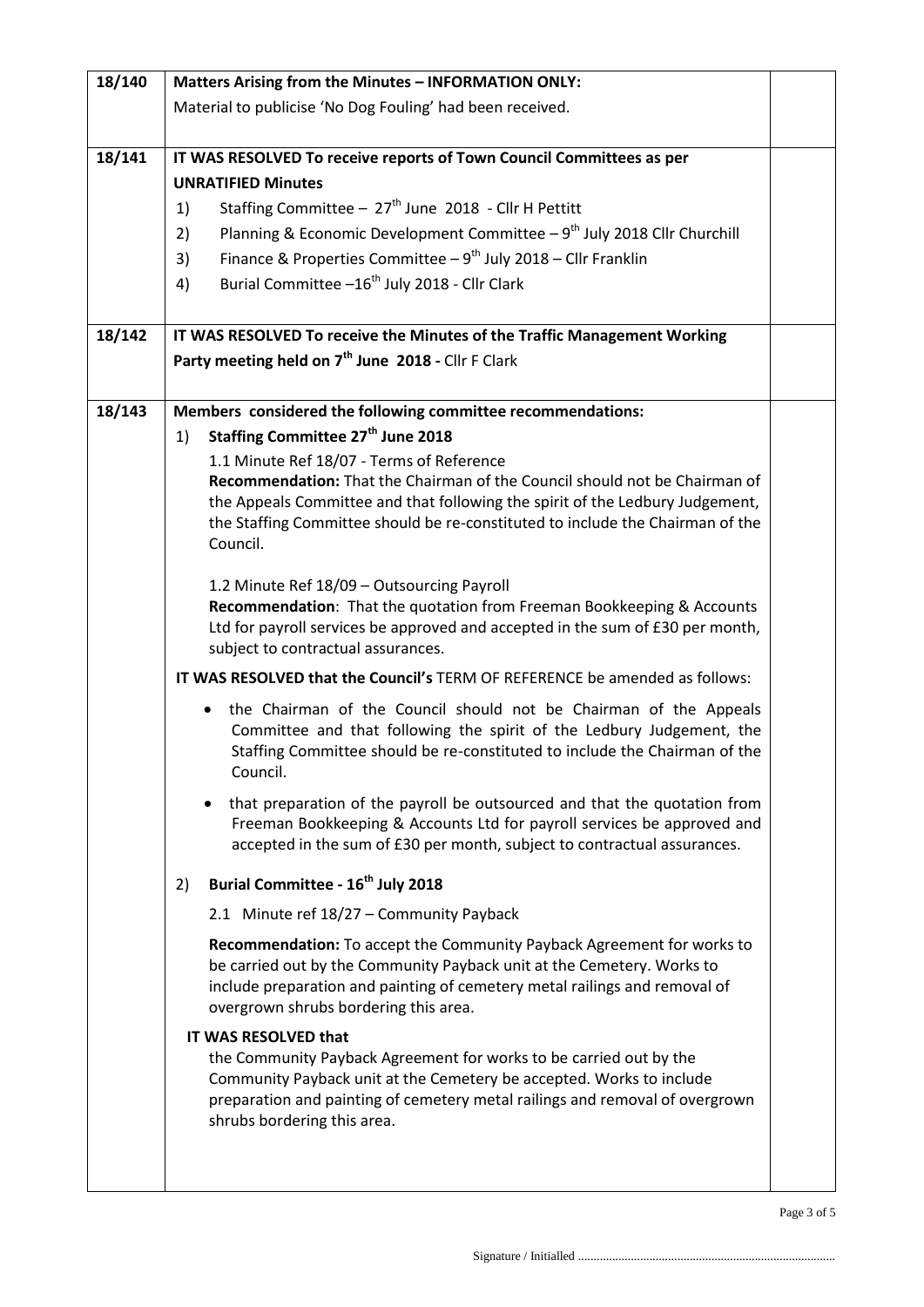| 18/144 | <b>Ward Councillor Reports:</b>                                                                                                                                                                                                                                                                                                                                                                                                                                                                                                                                                                                                                                                                                             |  |
|--------|-----------------------------------------------------------------------------------------------------------------------------------------------------------------------------------------------------------------------------------------------------------------------------------------------------------------------------------------------------------------------------------------------------------------------------------------------------------------------------------------------------------------------------------------------------------------------------------------------------------------------------------------------------------------------------------------------------------------------------|--|
|        | <b>Cllr. Alan Seldon</b>                                                                                                                                                                                                                                                                                                                                                                                                                                                                                                                                                                                                                                                                                                    |  |
|        | As representative at recent LGA conference had discussed the government<br>shortfall in local government funding; minister did not address adequately<br>any of the issues of concern - housing, social care or children's services.                                                                                                                                                                                                                                                                                                                                                                                                                                                                                        |  |
|        | Childrens' services in Bromyard going out to procurement shortly. Hope<br>Centre to submit a bid.                                                                                                                                                                                                                                                                                                                                                                                                                                                                                                                                                                                                                           |  |
|        | Reminded members of their GDPR responsibilities.                                                                                                                                                                                                                                                                                                                                                                                                                                                                                                                                                                                                                                                                            |  |
|        | <b>Cllr. Nigel Shaw</b>                                                                                                                                                                                                                                                                                                                                                                                                                                                                                                                                                                                                                                                                                                     |  |
|        | Had been involved in Town/Parish council consultations on HC budget<br>2019/20. No RSG beyond 2020. Budget rate agreed for next year but invited<br>comments about how the money should be spent. Beyond 2020 huge<br>uncertainties facing local government.                                                                                                                                                                                                                                                                                                                                                                                                                                                                |  |
|        | OFSTED report on Herefordshire Council's (HC) Childrens' Services states<br>'requires improvement' but no immediate or widespread failures putting<br>children at risk. Big problem was to recruit staff, new initiatives being<br>brought forward.                                                                                                                                                                                                                                                                                                                                                                                                                                                                         |  |
|        | Universal Credit rolled out in June. HC helping support claimants use the<br>$\bullet$<br>digital system and those who need help with personal budgeting.                                                                                                                                                                                                                                                                                                                                                                                                                                                                                                                                                                   |  |
|        | Fire on Bringsty Common last week - discussion of how to reduce risk.                                                                                                                                                                                                                                                                                                                                                                                                                                                                                                                                                                                                                                                       |  |
| 18/145 | <b>Road surfacing</b>                                                                                                                                                                                                                                                                                                                                                                                                                                                                                                                                                                                                                                                                                                       |  |
|        | Members discussed issues raised by a representative of the Bromyard Speed<br>Festival (Mr Tony Burt) regarding the need for improved road surfacing in the town,<br>(Minute 18/120 refers) Cruxwell and Rowberry Streets to be closed 2/3 August for<br>resurfacing/patching repairs. High Street and Broad Street still require work. TC to<br>write to Head of Balfour Beatty stressing the need to make a swift decision to bring<br>forward any scheduled work along High Street/Broad Street.<br>Members considered the possibility of the organisers of the Speed Festival<br>approaching HC direct with a request to bring forward scheduled work and to offer<br>financial assistance. Cllr Shaw to pursue with BB. |  |
|        | IT WAS RESOLVED that the Chair of the Traffic Management Working Group liaise<br>with T Burt and Cllr Shaw on how best to progress improving the road surfaces.                                                                                                                                                                                                                                                                                                                                                                                                                                                                                                                                                             |  |
| 18/146 | <b>Public Question Time:</b>                                                                                                                                                                                                                                                                                                                                                                                                                                                                                                                                                                                                                                                                                                |  |
|        | None.                                                                                                                                                                                                                                                                                                                                                                                                                                                                                                                                                                                                                                                                                                                       |  |
| 18/147 | Town Clerk - Confirmation of Probationary Period                                                                                                                                                                                                                                                                                                                                                                                                                                                                                                                                                                                                                                                                            |  |
|        | Cllrs Page and Pettitt had met with the Town Clerk to review her work over the last<br>13 weeks. They expressed themselves satisfied with her work.                                                                                                                                                                                                                                                                                                                                                                                                                                                                                                                                                                         |  |
|        | IT WAS RESOLVED to confirm the appointment of the Town Clerk following a<br>successful initial 13 week probationary period and to confirm her position as a<br>permanent employee of the council.                                                                                                                                                                                                                                                                                                                                                                                                                                                                                                                           |  |
| 18/148 | <b>Quarterly Financial Reports</b>                                                                                                                                                                                                                                                                                                                                                                                                                                                                                                                                                                                                                                                                                          |  |
|        | In line with Financial Regulations, members were asked to receive the following<br>quarterly reports:<br>Cash and Investment Reconciliation<br>1)                                                                                                                                                                                                                                                                                                                                                                                                                                                                                                                                                                           |  |
|        |                                                                                                                                                                                                                                                                                                                                                                                                                                                                                                                                                                                                                                                                                                                             |  |

Page 4 of 5